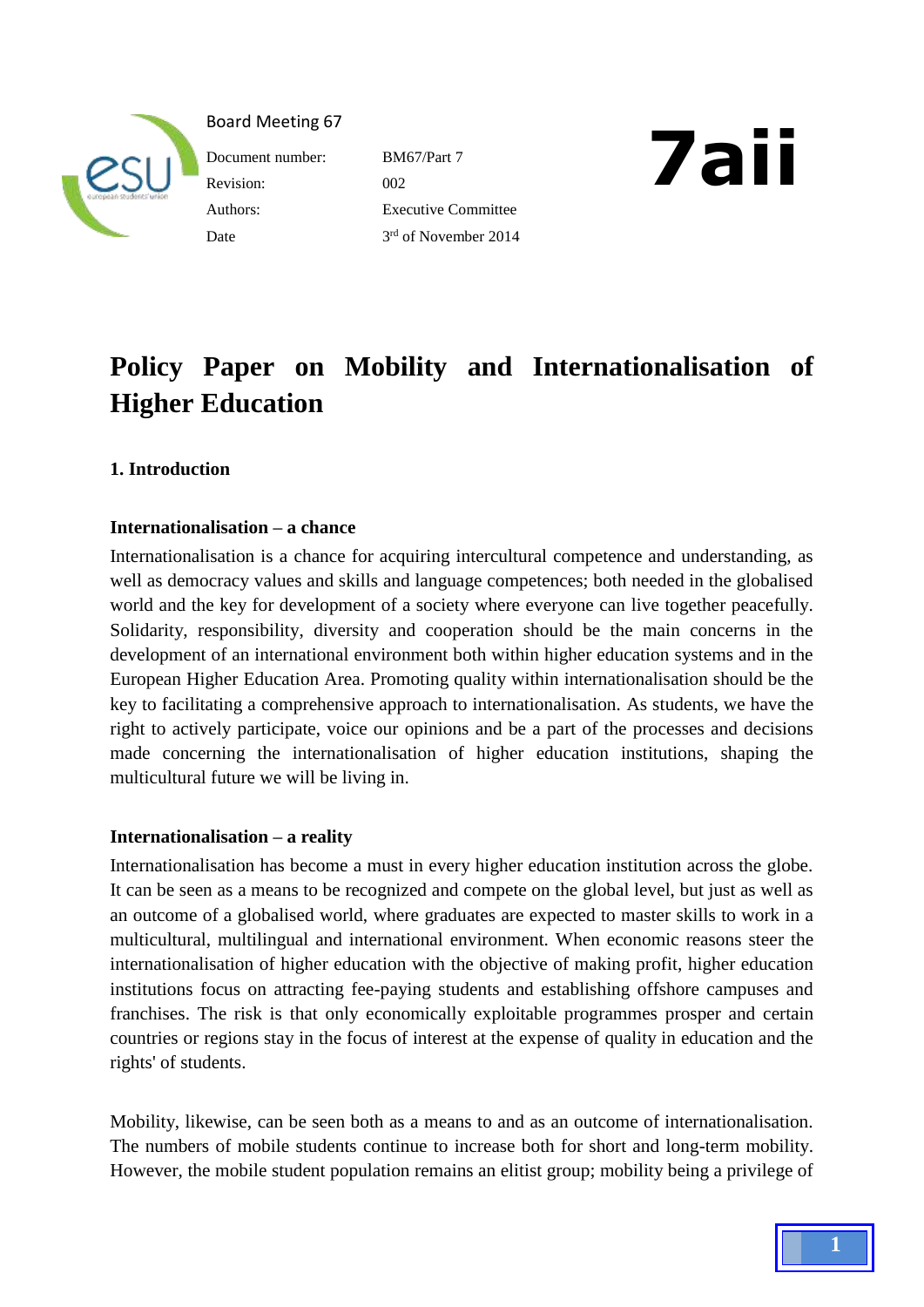a few. Internationalisation must be seen as an encompassing process and be of a benefit for everyone and not a profit for the few, neither within a country, nor between them. The equality of possibilities should be ensured within the processes of internationalisation in higher education institutions, taking into account the specific needs of students from different backgrounds.

## **2. Student mobility**

ESU believes that mobility is a right for all students. Mobility should be seen holistically, as a three phase process: firstly, the purpose of mobility has to be understood, valued, and promoted, both on national and institutional level. This includes allocating sufficient resources to provide all the necessary information for the students. Furthermore to provide language training and other skills required by students. The integration and involvement of mobile students must be ensured within the higher education community, and thirdly, the skills gained abroad and brought by international students should be recognised and encompassed within the institution.

ESU demands that possibilities for mobility be offered during first, second and third cycle, whether in the form of an exchange, mobility periods or short-term course. The quality of internships must be ensured, with adequate supervision included. Students should be included in the administration of mobility programmes, the designing of new programmes, and the development of existing programmes and new initiatives. The expertise students gain from having spent time abroad should be taken into account in the design, development and implementation of the programmes. Student feedback should be used to improve the quality of mobility periods and provide a reference point for students considering going abroad.

### **Access**

ESU demands equal chances and access to knowledge and education for all, based on personal interest and capacity. This also includes student mobility. The mobile student population should reflect the diversity of the population. Governments and higher education institutions should conduct evidence-based research on the barriers non-mobile and underrepresented groups face. In order to make mobility a real opportunity of development for all, and not only for a limited segment of society, governments and higher education institutions need to ensure widening access to all, along with a comprehensive approach to dismantling existing barriers to mobility.

In order to increase the participation of underrepresented student groups, namely students with disabilities, students with families, and students from lower socio-economic backgrounds, adequate support measures and resources must be put in place. Mobility windows must be in present at all cycles and study fields in order to allow for students to spend time abroad, but not be limited strictly to only one chance of going abroad. However, no disadvantages should result for individuals whom, for whatever reason, are not mobile.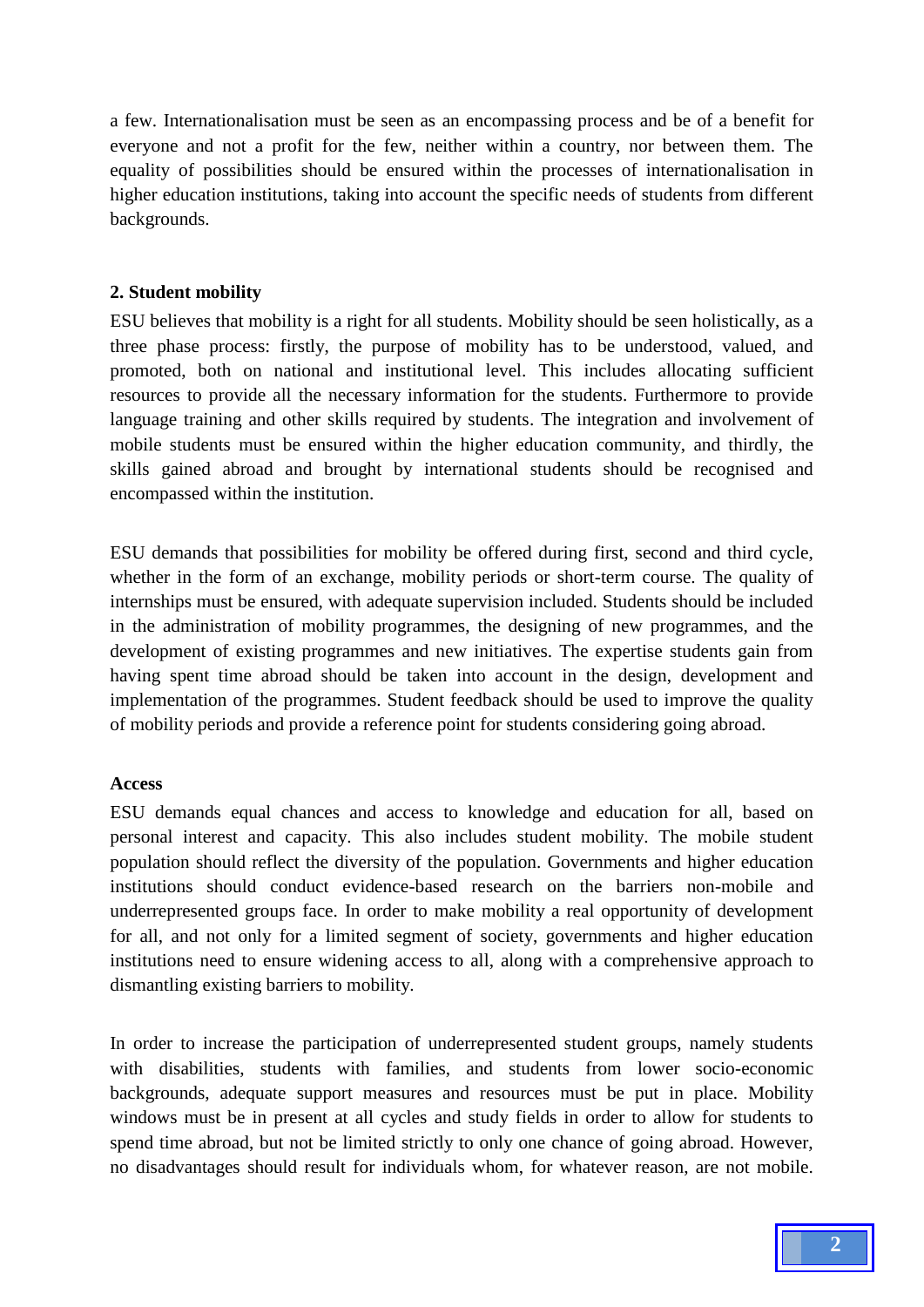Measures must be taken to guarantee the reintegration of students returning from a stay abroad, including the provision of study guidance.

## **Student Support Services**

All students, regardless of the length of the stay, must be guaranteed equal access to the student support services of the hosting countries and institutions, such as health care and child care services. The specific needs of students with disabilities must be taken into account by governments, higher education institutions and student unions, as lack of support for disabled students during the stay abroad creates a barrier to participation. The needs of international students should be catered for by ensuring that staff have relevant expertise and language skills to provide such services.

Governments, higher education institutions and municipalities must take specific measures in order to guarantee low-cost, quality accommodation for incoming students so that housing does not become a barrier to accessing or starting one's studies. The three parties should ensure that reasonable funding is provided for student housing in order to meet the housing demands caused by internationalisation. Integrated living with domestic students and/or other citizens is a prerequisite for the integration of international students and should thus be provided accordingly.

## **The role of languages in learning and teaching**

Learning through another language than the student's mother tongue makes mobility an academically and culturally enriching experience, contributing to better integration in the hosting institution and country and to students becoming responsible European and global citizens. The resources for continuous and tuition-free language courses of the destination country must be ensured by higher education institutions, and if necessary by national governments.

Free of charge language courses should be provided at the home institution prior to the mobility period to secure a sufficiently high level of both general and academic language knowledge to learn through a given language. The design of student mobility curriculums should integrate linguistic and intercultural communication skills by encouraging students to enrol in courses not only in English, but also in the local language of the hosting institution. In the event that language courses of the destination country are not offered for free, these should be paid for by the student's home institution. Language courses of the destination country should be a requirement for higher education institutions before an exchange partnership is recognised. A good practice of including additional modules of other European languages than the student's mother tongues in the curriculum of the first cycle degrees will foster the internationalisation of studies and support the construction of a European identity. Institutions' multilingualism policies should be shaped by the presence of the following pillars: addressing students' knowledge and competences, providing self-accessible materials, addressing students' needs and capabilities needed to actively participate in society. Learning and teaching in languages other than the student's mother tongue should be supplemented by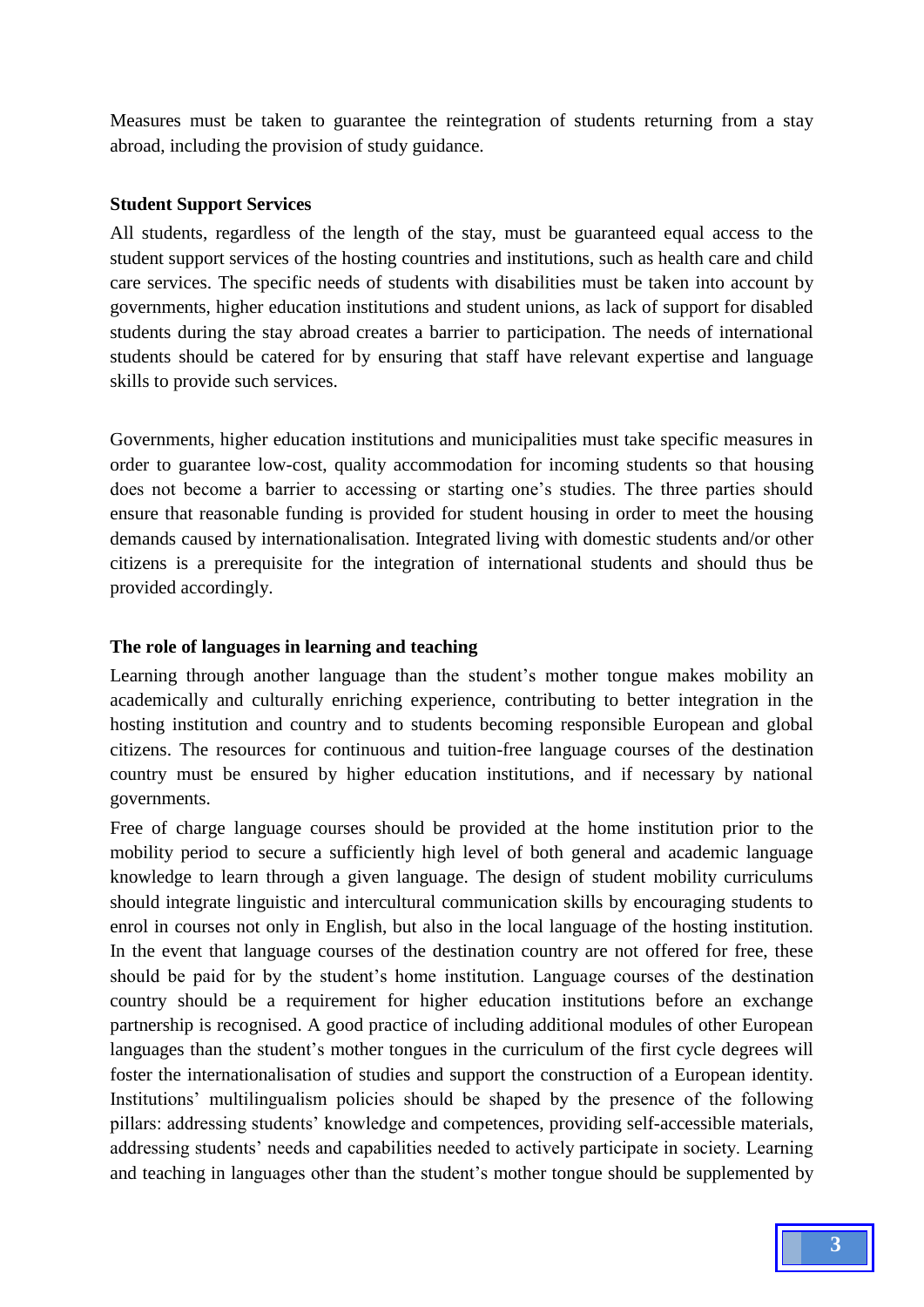emphasising academic language and intercultural communication provision. A clear rationale behind running the programme by institution is needed. Aforementioned being the case, languages become a catalyst of change within the institution's internationalisation framework. Language courses are to be offered to both exchange students and degree-seeking students. Language courses for international degree-seeking students must be provided to such an extent that will enable full participation in society. Where possible, domestic language courses should be a part of international programmes. These courses must be free of charge. Special attention must be paid to providing preparatory language courses for immigrants to access higher education, as well as providing continuous access to domestic language courses throughout their studies, free of charge. When it comes to the assessment of language skills and competence in higher education, existing measures should be supplemented by measures assessing students' knowledge of their specific subject area in order to provide a more genuine outline of language learning outcomes.

#### **Information provision**

A prerequisite for making an informed choice of study destination is the transparent and comprehensive provision of information on the rights of mobile students, as guaranteed by the European Union. Equal and balanced information provision from and for all parts of the EHEA should be provided. ESU stresses that the marketing of study programmes, research and labour opportunities must be factual and not for profit seeking purposes. Rather than prioritising the marketing or recruiting processes, priority should be given to improving the conditions for applicants and the quality and availability of information on study programmes and opportunities. Student unions, higher education institutions, career centres and/or employment offices should assist international students with offering career counselling and provide information on employment opportunities, legal rights and duties.

Documents required for participating in institutional governance and student self-governing structures should be provided in one or more languages accessible for all students both domestic and international. In addition, it is recommendable that the actual participation of international students is enabled in these student self-governing structures.

#### **Visa and permit procedures**

Bureaucracy and inconsistency in the provision of student visas and residency permits constitute barriers for both short and long-term mobility and for the integration and employment opportunities of international and mobile students. The rules and regulations for obtaining an entry permit and maintaining a student visa must be made more coherent throughout EHEA, and discriminatory requirements and procedures must be removed. There should be no fees in place for students to apply for or maintain a student visa, and applicants for visa and residency permits should be informed of the decision on their application within 30 days, at the latest. In addition, visa and resident permits should not need to be renewed each year, resulting in unnecessary red tape, bureaucracy and financial challenges. Instead, visa and resident permits need to be granted for the whole duration of the study programme.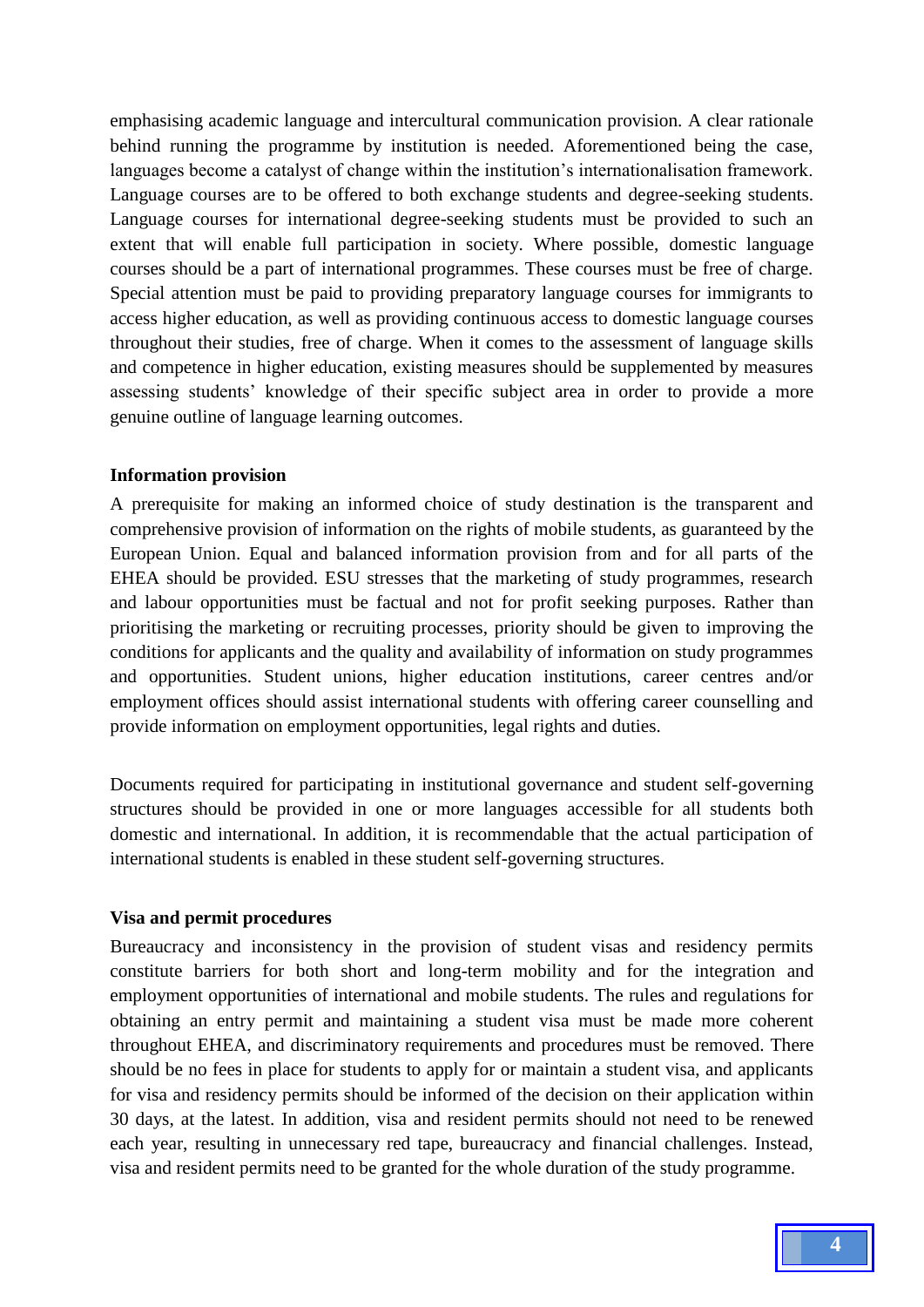International students should have the right to obtain a permit allowing them to work as much time as any domestic student. Regardless of their employment status, third-country students should maintain the same rights as nationals within that country with respect to the access to and supply of goods and services made available to the public. Obtaining a visa must not hinder the entry of international students into the country. No biased evaluation of applications from third-country citizens who want to pursue higher education in Europe can be considered as grounds for refusing to issue student residence permits or respective visas. Only accredited institutions of higher education should be considered competent to evaluate the capacity of a non-European student to fulfil their studies for the purposes of immigration. The conditions for residency should be flexible, with the residency permit lasting for at least 12 months after graduation, in order for the graduate to have a realistic possibility of finding employment in the host country. Individuals who have completed a tertiary education degree in the host country, and have had full-time employment for at least 2 years shall be eligible for a permanent residency permit.

### **Recognition**

Barriers such as the full recognition of degrees, qualifications and credits completed abroad continue to affect mobility. For free movement and mobility to benefit everyone and the internationalisation of higher education institutions, barriers to recognition must be dismantled. Higher education institutions should ensure students a fair recognition process, respecting the learning agreements made and providing guidance and support in the process of selecting a study destination and programme, as well as during the period the student spends abroad.

The recognition of foreign diplomas and qualifications from within the EHEA as well as from non-EHEA countries plays a central role in facilitating access to the second and third cycle. Countries within EHEA should work towards coherent and regulated procedures for recognition of foreign diplomas and professions free of charge, and provide transparent information about the recognition process and decision-making within it. A procedure for appealing the decision must be in place.

### **Financing of mobility**

One of the core reasons for the exclusivity of mobility periods is the insufficient funding for students. Financing remains the number one deterrent for students to be mobile, especially affecting students from lower socio-economic backgrounds. Grants should be the main basis for support, both for short- and long-term mobility, and these are the responsibility of the sending country.

While the portability of grants and loans should be the first priority, destination institutions should be encouraged to devise scholarship schemes for international students. These scholarships should be offered based on need, not merit. On the European level, funding for education within the Multi-Annual Financial Framework should be increased so that the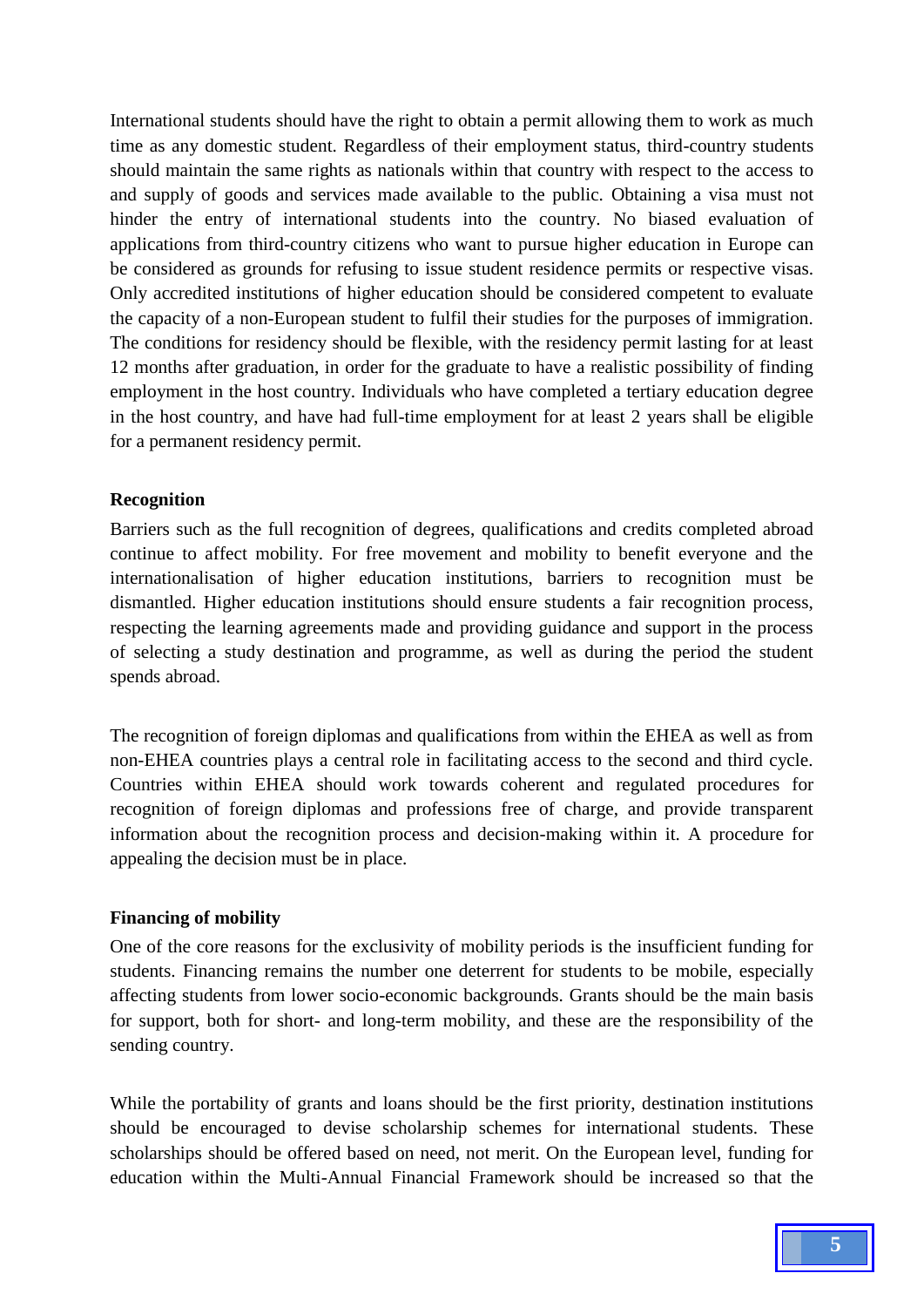funding allows for a realistic realisation of the set goals. This entails promoting and supporting individual mobility, providing capacity building opportunities for all levels and stakeholders involved in education and safeguarding of the functioning of international organisations.

Within the Erasmus+ Programme, targeted grants should be offered to students from lower socio-economic backgrounds and other underrepresented groups to widen participation. Erasmus+ grants should be adjusted to cover the study and living costs of the destination country. The national agencies are responsible for the implementation of this adjustment. Grants should be topped with structural and institutional financing and be provided to ensure that no barriers are created at any point of the mobility period. The nation states and institutions are responsible for providing portable grants and loans in order to foster free movement and accessibility to mobility. Financial support for mobility should be a universal right and not based on merit or parental income of the student.

## **International students**

ESU believes in the importance of treating people in terms of their personal capacity, rather than in terms of their economic potential, attainment or contribution. Therefore, ESU rejects the idea of tuition fees for international students, as it is a form of discrimination based on the country of origin and economic outlook. Tuition fees for international students drastically limit the accessibility of higher education for non-EU/EEA students, robbing students from lower socio-economic backgrounds of the possibility of studying abroad and of social mobility. Tuition fees for international students should not be seen as a way to finance the higher education system, using individuals as cash cows of the higher education system. Fees for admissions exams, applications and language tests mandatory to international mobility should be removed.

Scholarships based on need should be offered for non-EU students with the aim to widen access for students from all backgrounds. In the case where the social support system does not cover for sudden and urgent costs that have risen, emergency funds should be in place and guaranteed by the governments.

It is crucial that all students have a voice in student representation. Therefore international students, whether exchange students or degree students, must have the right and possibility to participate in student representation. This must be actively facilitated by the students' unions.

### **3. Internationalisation at home**

Creating an international environment is crucial in order to benefit from all aspects of internationalisation. Not everyone has the possibility to study abroad for a diverse number of reasons. In order to assure the international character of studies for everyone, as well as the general quality of teaching, learning and research, each university should pay careful attention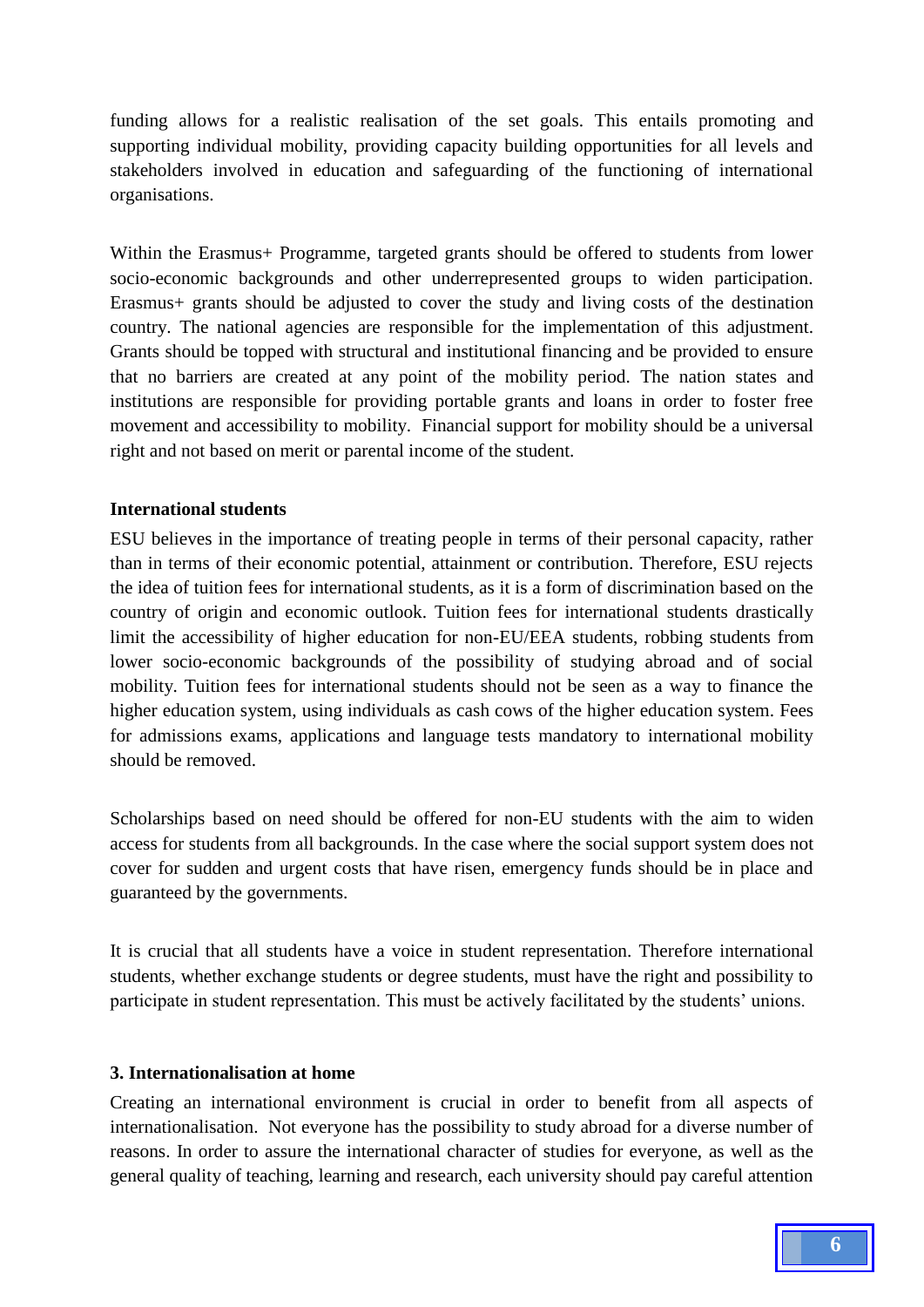to creating an international environment at their institution. Every student must have the chance to be part of internationalisation. To ensure that, there has to be free language classes provided at higher education institutions. To ensure the sustainability and quality of internationalisation, it should be seen as a crosscutting theme and included in the curricula and learning outcomes for students. Moreover the diversity of curricula in foreign languages should be designed and offered not only to incoming full or credit mobility students, but also domestic students. Institutions should ensure full integration of incoming and domestic students. This process of creating an international environment should be characterised by student participation. For internationalisation at home to be successful, it should not only be a crosscutting theme for teachers and the management of the higher education institution, but for all stakeholders.

#### **Internationalisation Strategies**

In order to ensure an inclusive and holistic approach and demonstrate the value of internationalisation, each higher education institution should have a proper internationalisation strategy in place. It should state the institution's goals in terms of internationality, how these goals will be achieved, how the implementation will be monitored and evaluated and what the value of internationality is for the institution. Sufficient resources should be allocated to achieve these goals, with financial support given from the national level. Students must be part of planning, executing and evaluating the internationalisation strategies. National governments are encouraged to promote and support the internationalisation of higher education institutions by means of national internationalisation strategies.

#### **On the staff level**

Higher education institutions must hire international teaching and research staff in order to provide a wider perspective on the subjects thought. Knowledge and experiences acquired abroad by students and staff must be integrated upon return to the home institution. Mobility for staff should be promoted and valued as it contributes to a more international outlook within the institution, providing staff with relevant skills and experience needed for internationalisation at home and creating opportunities for further international cooperation for the students and institution. Higher education institutions must ensure and implement proper measures so that staff teaching in international programmes and/or courses have the sufficient language, pedagogical and multicultural skills to ensure the quality of the courses and programmes.

#### **On the administrative level**

On the administrative level, all staff should be trained to work in an intercultural environment with mobile staff and students, enabling the full inclusion of all students in the day-to-day activities of the higher education institution. Additionally, each higher education institution should have a specific office for internationalisation, appointed to plan and oversee internationalisation processes and procedures tied to it.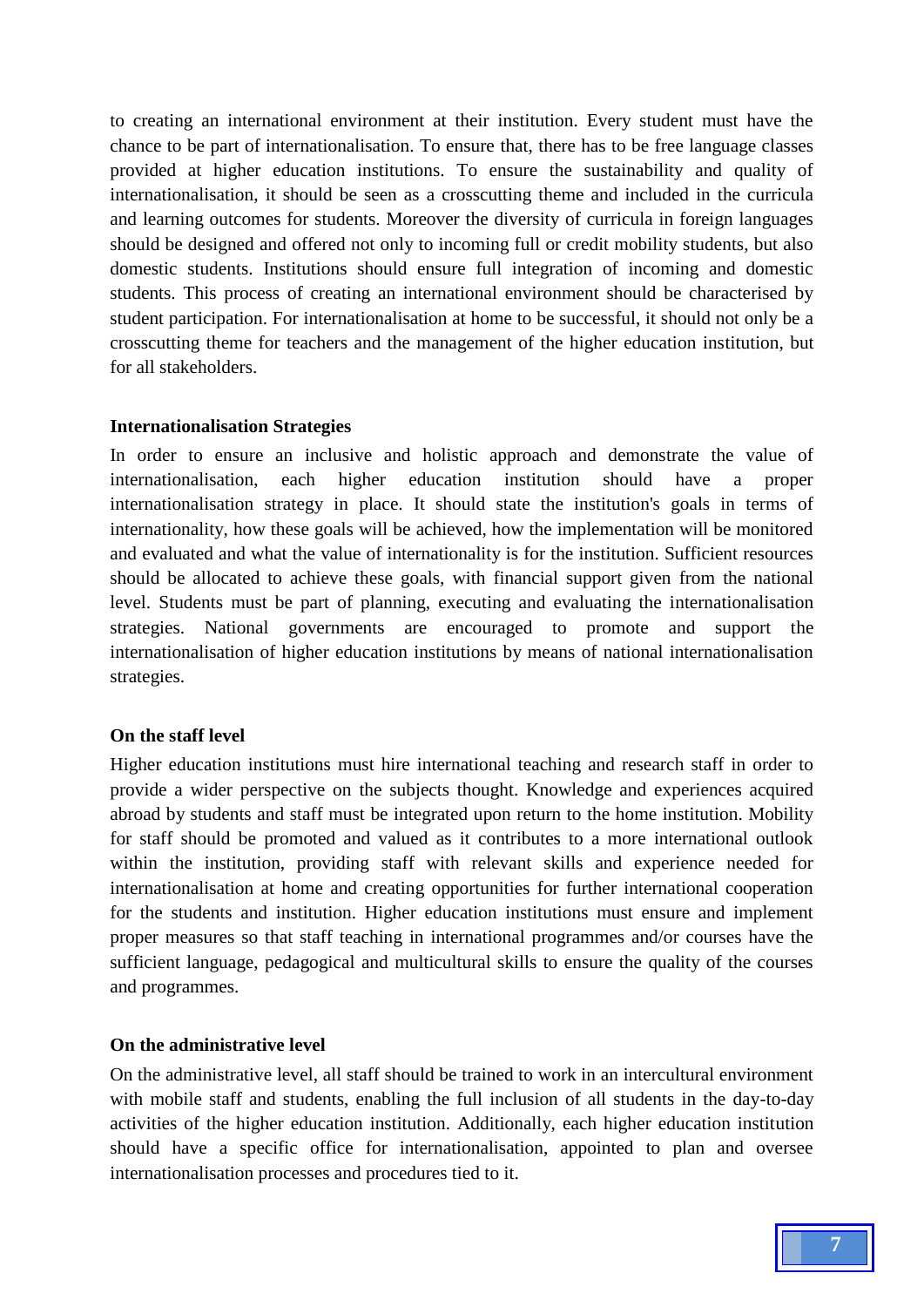### **In research**

Resources from all over the world are essential for the quality of research outcomes. Therefore, each university should participate in making all research and educational resources open and freely available, for example by publishing in open-access journals. Internationally conducted research should be included in the curricula and teaching to enhance the learning experience of students in relevant fields.

# **4. Wider effects and long term consequences of internationalisation**

## **Balanced mobility**

ESU stresses the importance of balanced mobility flows within Europe. With student mobility being one of the main tools for European integration, mobility should benefit the different regions equally, without causing brain drain. Special attention needs to be paid to balancing the mobility flows by improving the quality of education in the countries with high levels of brain drain.

Solidarity among countries and institutions should rather be used as a tool for a better resolution of the gaps existing within the European Higher Education Area. Bilateral cooperation between institutions and governments from the different regions should be reinforced by the structures of the Bologna Process and through concrete measures such as the mobility treaty. ESU stresses the importance of balanced mobility, in terms of movement, field of study, research and labour affected by such mobility.

# **Mobility Treaty**

To meet the demands caused by unbalanced mobility flows, new forms of support measures for mobility in the case of substantial economic differences between home and host country must be developed and tested, with the aim of providing equal opportunities to students within Europe. A mobility treaty should aim to balance mobility flows by compensating the cost of one's studies and hence prevent the restrictions for free movement and access to higher education. Such a treaty between states would include the idea that the country of origin is to fund a part of the effective cost of the students' studies abroad, while taking the financial situation of those countries into account. In addition, such a system can be used to steer mobility flows toward more regionally balanced mobility.

# **Brain Drain**

ESU identifies "brain drain" as the process whereby a country loses its most talented and educated people to other countries due to the lack of opportunities in their home country. Incidentally, brain gain can be seen as an effective way of bringing in different perspectives and stimulating the educated sectors of a country's population. This process, if unbalanced,